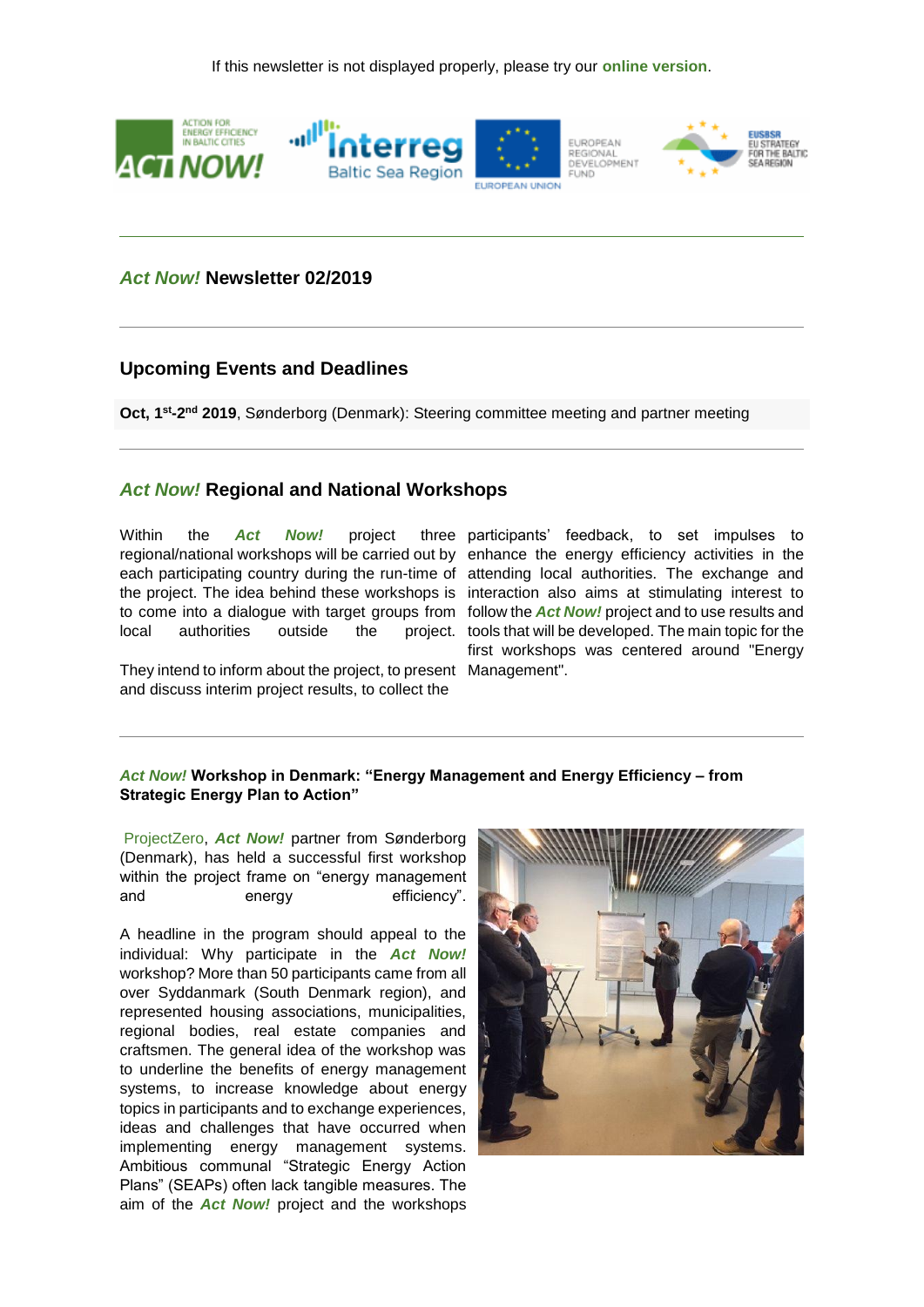organized from its partners is to put these SEAPs into action to reach a higher level of energy efficiency and less carbon dioxide emissions.

The workshop was held at Alsion in Sønderborg, a building situated in a beautiful and inspiring setting with views over the sea Alssund. After a presentation about the *Act Now!* project and five inspirational presentations the second part was dominated by group work.

The Sønderborg workshop also wanted to provide an overview of tools that can be used for gathering data for improvement of existing energy management systems or for supporting professional building operators. In four discussion panels ideas were elaborated on private house owners, housing associations, public buildings and Strategic Energy Plans. Four key points have been identified as particularly important in the process "from Strategic Energy Plan to Action":

- 1. Use of one central energy management system for comparable results, interoperability and low maintenance and training efforts.
- 2. Exchange and sharing of knowledge between municipalities, housing associations and craftsmen.
- 3. Collection of data.
- 4. Use the potential of internal and external (private and other public actors) collaboration in municipalities.

The workshop was perceived as a "good opportunity for exchange of experiences, led to a much wider angle and thus a different understanding due to the broad composition of local people, housing associations etc." as an overall résumé. The exchange led to inspirations for the further way towards more energy efficiency and built the basis for new networks. "More energy management is the alpha and omega of the process", concluded one participant.

#### **Opportunities and Barriers for Municipal Energy Management Systems – Retrospect of the first Bremerhaven Workshop**



Which actions can municipalities take in order to tackle topics like energy efficiency, energy transition and climate change in order to constitute a sustainable municipal energy management? This was the key question raised on the first regional workshop in Bremerhaven (Germany) on 21st March 2019. Representatives from municipalities in the German federal states of Niedersachsen (Lower Saxony) and Bremen, politicians and energy efficiency experts attended the first regional workshop within the framework of the *Act Now!* project.

discussion, two working groups exchanged their adjacent to

benefits and challenges that come along with the implementation. Typical barriers for launching energy management systems named during the workshop were resource and personnel limitations, complex administrative processes and lack of political will. To overcome these obstacles, it can be helpful to point out the benefits like the savings that can be achieved and consider pooling options to optimize contracting models. Subsidies are available from the European Union and national programmes. Communicating success to raise enthusiasm and identification among the citizens, politicians and the administrative staff is very important. And why not have a "municipal priority list" showing concrete energy efficiency implementation measures that should be continuously implemented.

The success of energy management systems is highly dependent on factors like political support, capacity building in the administration, communication, continuous monitoring and evaluation as well as stamina for the implementation of measures.

Following a presentation on challenges of The latter was convincingly presented by the municipal energy management and a panel Mayor of Geestland, an award winning town Bremerhaven, who radiated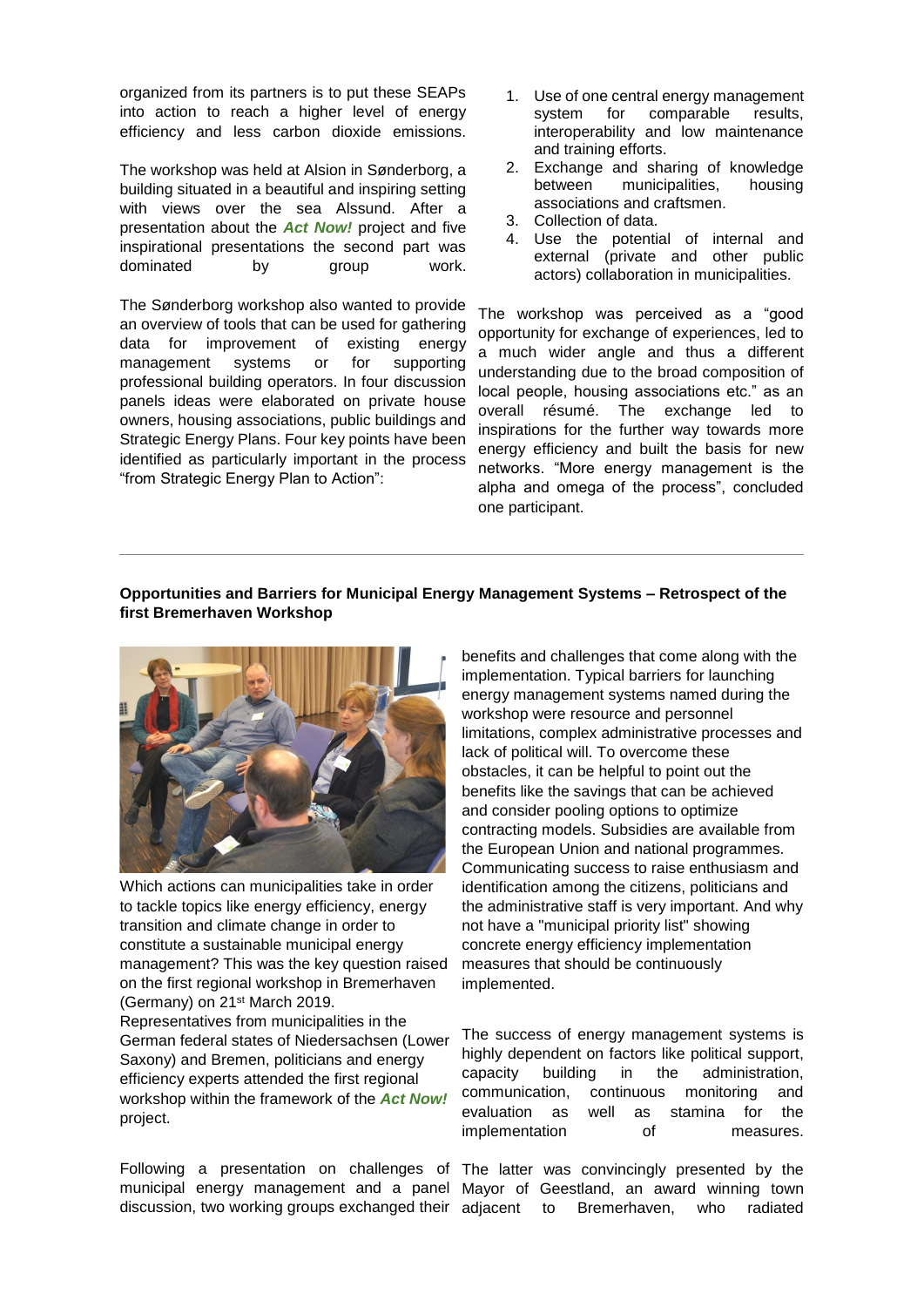The discussion on energy management systems as such involved the identification of goals,

experiences from different points of view and enthusiasm for energy efficiency and described discussed future measures. how Geestland became proud of following an innovative and sustainable path.

> The second regional *Act Now!* workshop is scheduled for October 2019.

#### **Achievements and Future Prospects – Workshop on Energy Management in Municipalities in Riga (Latvia)**

Riga Technical University, expert partner in the consumption and consequently a systematic Act Now! project, hosted its first national approach of further actions to achieve energy conference on municipal experiences in the savings. The key role ministries regarding development and implementation of energy awareness of what is happening in the regions management systems. The aim of the conference was discussed as well as chances for was to discuss the experience of municipalities in municipalities to make greater use of regional developing and implementing management systems, the process of certification and the synergy between efficient energy There were some uncertainties about legal management at national, regional and municipal requirements for the implementation of energy level.

ministries, municipalities and planning regions framework of Latvian national Energy Efficiency shared their vision Law

Among the roundabout 60 participants were During the final panel discussion several key representatives from nearly 30 different Latvian aspects of motivation for the introduction and municipalities and planning regions. Energy potential certification of energy managment managers from five Latvian municipalities, systems in municipalities were explored. Among including Gulbene Municipality from the *Act Now!* them ideas of energy agencies as central support project shared their experiences with the points at regional level, or the formation of an implementation of energy management systems Association of Energy Managers. within the framework of different projects cofunded by the European ("Compete4SECAPS", "5000 & 1 SEAPs" and in regions and with the government was Act Now!). One of the key benefits arising from expressed and further cooperation to find energy management systems collection, which allows live monitoring of energy was data solutions.

energy platforms to promote cooperation and synergy.

Representatives of relevant target groups such as governmental representatives explained the management systems, which is why

Union Altogether a wish for more and better exchange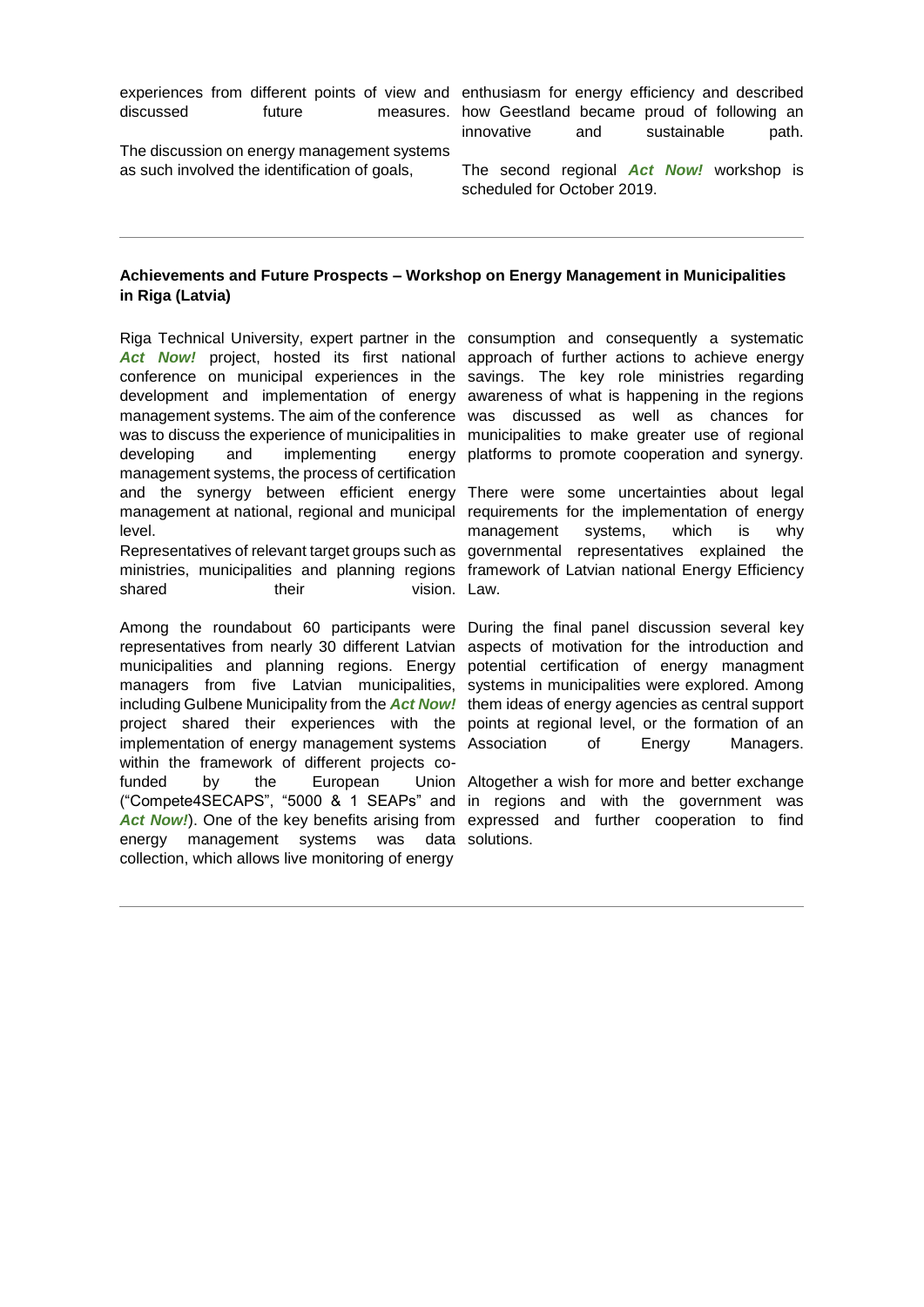#### **"How to Increase Energy Efficiency in Buildings?" - Seminar at IFFM Gdańsk**

"How can existing oversized heating systems be used in insulated buildings to increase energy efficiency and to decrease the costs and emissions?" This issue was analysed by Dr. eng. Mieczysław Wierzgowski from Warsaw Technical University during the seminar, which took place on February, 27<sup>th</sup> 2019 at the Szewalski Institute of Fluid-Flow Machinery, Polish Academy of Sciences, Gdańsk.

In modernised buildings that are equipped with thermo-insulation, the heat sourced from the local distributor often does not decrease significantly, if at all. Careful inspection of the heating centre in a building is necessary and should be performed by professionals soon after insulation works ended, in order to avoid system pollution due to very low heat stream.



Many participants took part in the meeting and a vibrant discussion was developed for almost one hour. The meeting was co-organised by the Regional Fund for Environment Protection in Gdańsk.

# **Local Energy Efficiency Groups in Nine Countries**

An essential part of the *Act Now!* project are nine analysis, customized capacity building schemes so-called Local Energy Efficiency Groups (based on methods from the REFURB EU-(LEEGs) in the participating municipalities. The project), identifying potential for energy saving aim of the LEEGs is to bring together actors from and the municipality staff, local steering bodies for future energy efficiency measures and other Most LEEGs have been established in 2018, but relevant stakeholders. some are based on previously existing structures.

(Poland), [Gulbene Municipality](https://191838.seu.cleverreach.com/c/35028294/c81e728d2-prsytm) (Latvia), as [Mönsterås Municipality](https://191838.seu.cleverreach.com/c/35028697/c81e728d2-prsytm) (Sweden), [Silute](https://191838.seu.cleverreach.com/c/35028295/c81e728d2-prsytm)  [Municipality](https://191838.seu.cleverreach.com/c/35028295/c81e728d2-prsytm) (Lithuania), [Sønderborg Municipality](https://191838.seu.cleverreach.com/c/35028698/c81e728d2-prsytm) Some LEEGs have come more from a private (Denmark), [Ylivieska Region/Sievi Municipality](https://191838.seu.cleverreach.com/c/35028296/c81e728d2-prsytm) sector background, others are imbedded more in (Finland) and [Kaliningrad](https://191838.seu.cleverreach.com/c/35028298/c81e728d2-prsytm)

Each LEEG is set up in a slightly different way depending on the participants, workloads, how the LEEG was established, ,how strong the The diversity of the LEEG structures is challenge support of the local authority is and many other factors. Subsequently also the involvement of the of the capacity building process. The experiences LEEG members differs regarding development of methodologies and tools. Among 'Lessons Learned' and contribute to the other tasks the LEEGs contribute to developing a development of the learning tool and guidelines.SWOT

most effective measures.

The nine LEEGs are located in [Bremerhaven](https://191838.seu.cleverreach.com/c/35028292/c81e728d2-prsytm) LEEGs had additional meetings in different (Germany), [Elva Municipality](https://191838.seu.cleverreach.com/c/35028293/c81e728d2-prsytm) (Estonia), Gdynia contexts (e.g. bilateral, or in sub-groups etc.) or Each LEEG has had a few meetings and most video-conferences.

> (Russia). the public sector, depending on the partners involved and the contemplated energy efficiency measures.

and opportunity at the same time and integral part the gathered in the LEEGs will be evaluated in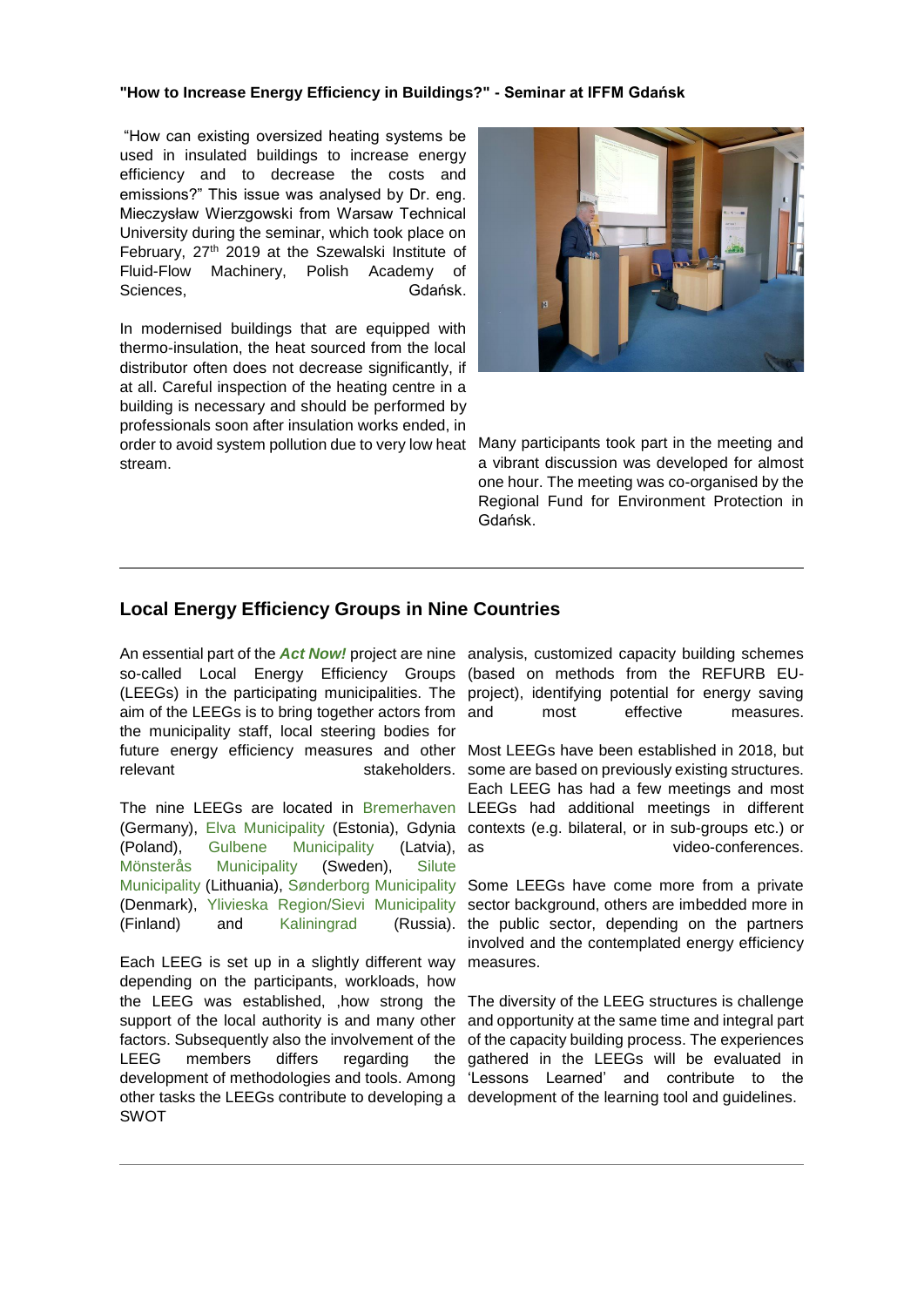### *Act Now!* **Investments**

In six **Act Now!** project municipalities investments Machinery Polish Academy of Sciences (Poland), are funded for ICT based energy monitoring. The Riga Technical University (Latvia), Immanuel total amount for the investing *Act Now!* project Kant Baltic Federal University (Russia), Civitta partners and their coaching partners is almost UAB (Lithuania) and Centria University of Applied 325,000 <del>€</del>. Sciences

The municipalities ar[e Elva Municipality](https://191838.seu.cleverreach.com/c/35028293/c81e728d2-prsytm) (Estonia), Different systems are installed in the [Municipality of Gdynia](https://191838.seu.cleverreach.com/c/35028297/c81e728d2-prsytm) (Poland), [Gulbene](https://191838.seu.cleverreach.com/c/35028294/c81e728d2-prsytm) municipalities (e.g. wireless sensors for [Municipality Council](https://191838.seu.cleverreach.com/c/35028294/c81e728d2-prsytm) (Latvia), (Russia), [Silute District Municipality](https://191838.seu.cleverreach.com/c/35028295/c81e728d2-prsytm) metering, heat energy meters etc.). The target of [Administration](https://191838.seu.cleverreach.com/c/35028295/c81e728d2-prsytm) (Lithuania) and [Association of](https://191838.seu.cleverreach.com/c/35028296/c81e728d2-prsytm) all municipalities is getting the installations ready [Ylivieska Region](https://191838.seu.cleverreach.com/c/35028296/c81e728d2-prsytm) (Sievi; Finland).

Their coaching expert partners are South-Within the *Act Now!* process it is intended to Estonian Centre of Renewable Energy (MTÜ harmonize the tools and make them available for LETEK; Estonia), The Szewalski Institute of Fluid-the whole project partnership. Flow

Ltd. (Finland).

Kaliningrad monitoring heating and ventilation status, smart the next heating period.

### **3 rd Steering Committee and Partner Meeting in Vilnius**

On April 2nd-3 rd 2019 the project partners of the *Act Now!* project met in Vilnius, Lithuania, to talk about the projects' achievements and to coordinate pending activities. The meeting also left room for overseeing the project timeline and updating tasks and and deadlines.

30 participants from eight countries attended the meeting and one partner joined in temporarily via online-conference. After a partner dropout in an early project phase, this time a major budget change was on the agenda due to changes and adjustments in money allocation between the different budget lines. In compliance with the EU Interreg BSR regulations the steering committee agreed on requesting a major change at the EU managing authority.

For the first time a separate workshop for the project partners from municipalities was conducted and highly appreciated. It was important to exchange experience within this group, they are one part of the tandems. It was agreed to continue with a workshop of the municipal partners at the next conference in Sønderborg. Parallel an expert partner meeting took place; the The central document exchange platform coaching expert partners being the other half of each tandem. use and logical folder structures. An overview of

The central document exchange



conducted and highly appreciated. It was important to exchange experience within this group, they are one part of the tandems. It was agreed to continue with a workshop of the municipal partners at the next conference in Sønderborg.

Parallel an expert partner meeting took place; the coaching expert partners being the other half of each tandem.

(ecolocloud) has been restructured for easier the new folder system was presented and platform discussed in Vilnius and can now be found in the